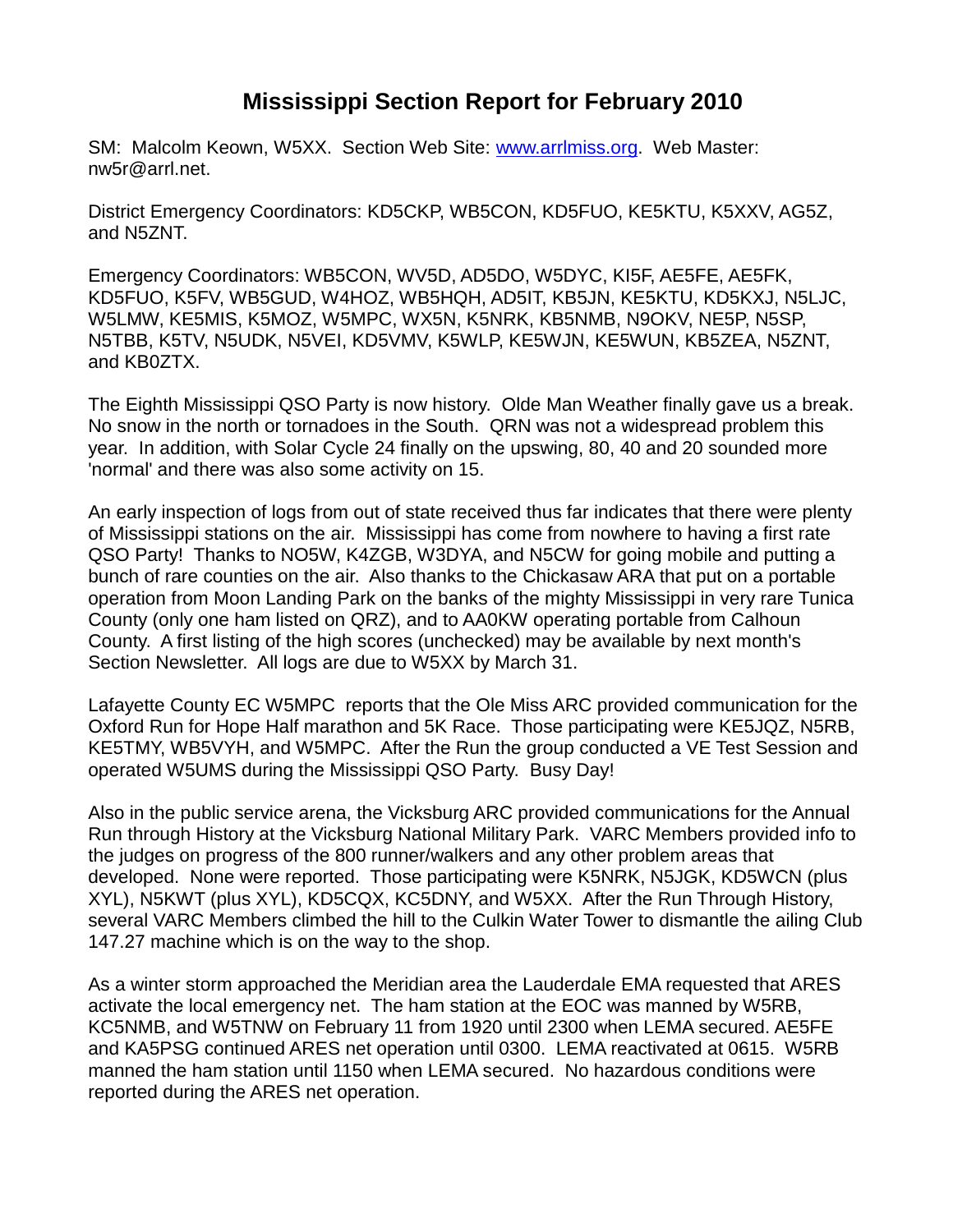Later in the month, with Spring finally trying to arrive, the Tishomingo County ARC again scaled Mount Woodall to operate the ARRL SSB DX Contest. With good weather and improving band conditions,a good time was had by all. Those on this DXpedition were KJ4ISD, KU4WW, KA5GNM, KD5YP, N5ML, WX5N, WB5VGV, KE5LWY, and N5FQF.

The Pearl River County ARC Newsletter reports that their recent SkyWarn Class had a record attendance of some 40 participants from Pearl River, Stone, Hancock, and Harrison Counties. Frank Revitte of NWS-Slidell taught the class.

Welcome to the following new Mississippi Hams: KF5ETN, Frank – Enterprise; KF5ETO, Aaron – Forest; KF5ETP, Wille – Philadelphia; KF5ETQ, Billy – Meridian; KF5EVN, Michael – Ridgeland; KF5EVO – Linda, Ridgeland; KF5EVP, Seth – Tillatoba; KF5EVR, Gregory – Columbus; KF5EVS, Juarez – Pelahatchie; KF5EVT, Frederick – Nesbit; KF5EXQ, Bryan – Kiln; KF5EXT, Mark – Southaven; KF5EXV, Amy – Southaven; KF5EXW, Levi – Terry; KF5EYI, Jacqueline – Saucier; KF5EYJ, Kathy – Biloxi; KF5EYK, Ana – Ocean Springs; KF5EYL, David – Biloxi; KF5EYM, Colleen – Diamondhead; KF5EYN, Jacquelynn – McHenry; KF5EYO, Nyron – Long Beach; KF5EZT, David – Pearl; KF5EZU, Kimberly – Brandon; KF5EZV, Roger – Richland; KF5EZW, Debra – Pearl; KF5EZX, James – Brandon; KF5EZY, Daniel – Pearl; KF5EZZ, Martin – Brandon; KF5FAF, Hugh – Senatobia; KF5FAK, Joesph – Laurel; KF5FAL , Claude – Laurel; KF5FBV, Stefan – Starkville; KF5FBW, James – Mississippi State; KF5FBX, Mississippi State; KF5FBY, Jonathan – Starkville; and KF5FBZ, Ram – Starkville. Thanks to the instructors and VE Teams who keep new hams coming into our ranks.

Also welcome to the following new ARRL Members: W5CYF – Brandon; K5DMC – Kiln; KC5DPJ – Pope; KF5EQC – Olive Branch; KF5EQD – Olive Branch; WA4ETE – Olive Branch; KF5EYL – Biloxi; KF5EZV – Richland; K5FGH – Vardaman; N5HBB – Clinton; KC0IKK – University; KE5LQB – Mize; KD5MLU – Kosciusko; N5MZX – Byram; K5PTM – Oxford; KA5TPJ – Starkville; W5TNW – Meridian; KC5UDM – Oxford; WB5VJT – Kiln; and KE5VOP – Monticello. Mississippi ARRL Membership now stands at 1,064.

In addition, welcome to W5ED and KB5ASR as Assistant ECs for Lauderdale/Clark Counties.

Congratulations to the following on their upgrades: KF5BXH – Hattiesburg; KF5BYH – Ocean Springs; KF5CST – Gulfport; KF5CXG – Gulfport; KF5CXI – Diamondhead; KF5CXJ – Bay Saint Louis; KF5CXK – Biloxi; KF5CXL – Ocean Springs; KF5CXM – Saucier; KF5CXN – Gulfport; KF5CZF – Biloxi; KF5DIO – Long Beach; KF5EAO – Webb; KF5EEI – Laurel; KF5EQE – Byhalia; KF5EVQ – Columbus; KE5JGR – Pontotoc; KE5JPQ – Gulfport; KE5MVO – Gulfport; KE5OFR – Gulfport; KE5SWS – McHenry; N5UDM – Gulfport; KE5UGN – Mississippi State; WA4VSF – Gulfport; KF5WBD – Gulfport; KE5WBC – Gulfport; KB5WOT – Gautier; N5YCN – Gulfport; and KB5YMW – Madison.

Also congratulations to WX5N, who was elected as the new President of the Tishomingo ARC, completing the term of KB5ROC (SK).

Club Newsletters/Reports: Hattiesburg ARC (AC5E), Jackson ARC (K5VU), Meridian ARC (W5MAV), Pearl River County ARC (N5WLW), Northeast Mississippi ARA (KB5NMB) and the Vicksburg ARC (W5WAF).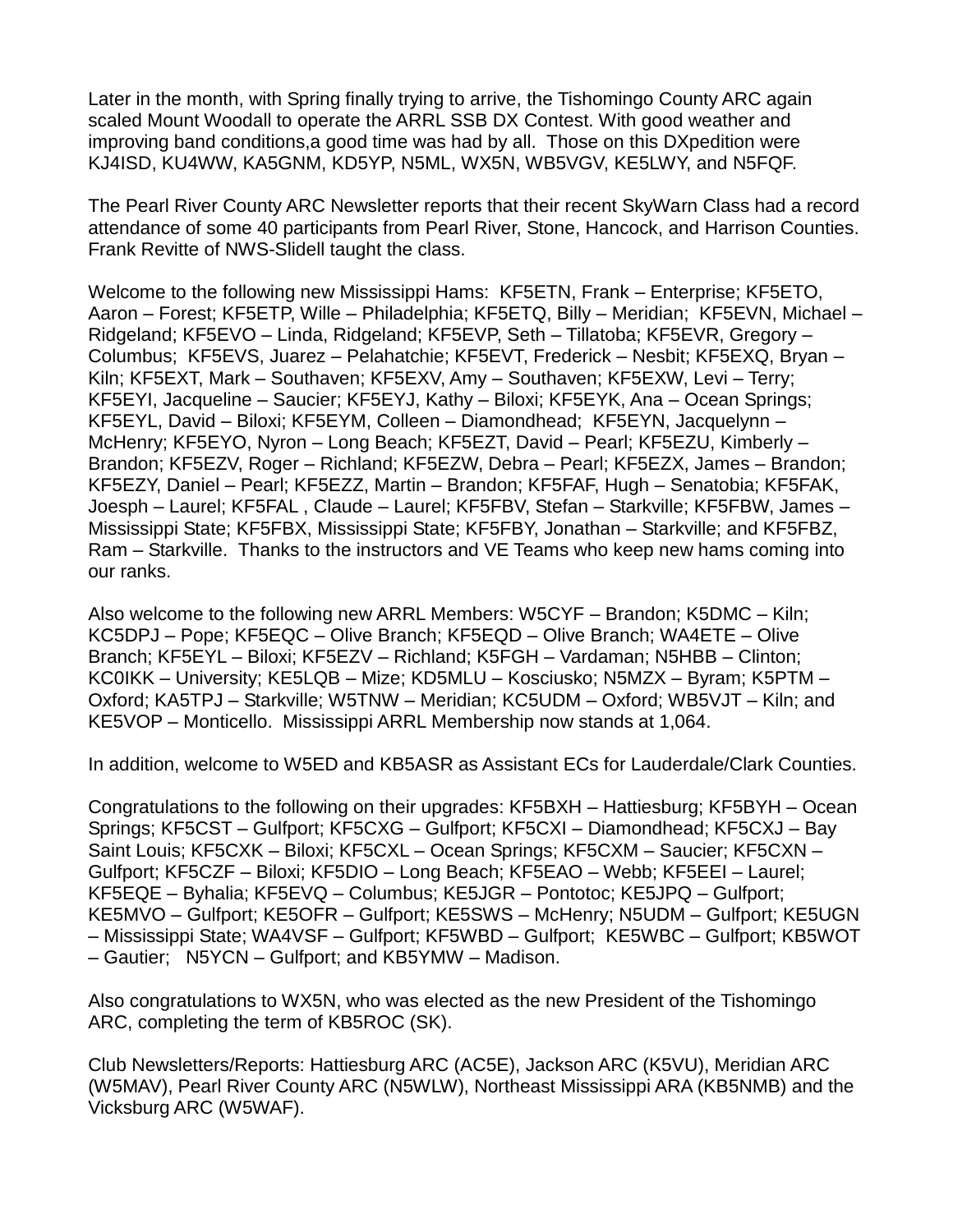Public Service Activity Report: W5MPC

DEC/EC Reports: WB5CON (NE MS/Alcorn), AE5FE (Lauderdale/Clarke), K5FV (Rankin), WB5GUD (Newton), KE5KTU (Hinds), K5MOZ (Jackson), WX5N (Prentiss and Tishomingo), and KE5WJN (Pearl River).

OO Report: W5TFW

Regret to report the passing of KC5EXZ of West Point. Denver was a long time regular MSPN checkin from Clay County. RIP OM.

Net Reports: sessions/QNI/QTC (Net Manager)

MS Section Phone Net 28/2880/50 (K5NRK)

Magnolia Section Net 28/898/6 (K5DSG)

MTN/OZK 28/179/17 (K4VIZ)

MS Slow Net 20/51/0 (W3TWD)

MS Digital Traffic Net 8/12/1 (K5DMC)

MS Baptists Ham Net 4/27/0 (WF5F)

Jackson Co ARES 28/539/3 (K5MOZ)

Southern MS Friendship Net 20/190/0 (WB5OHN)

West Coastal MS Two Mtr Net 8/62/0 (K5DMC)

Meridian Area EN 7/79/2 (AE5FE)

Ole Miss ARC 4/31/0 (K5LMB)

Metro Jackson ARES 4/36/1 (KE5KTU)

MS-LA EN 4/23/2 (K5NRK)

Capital Area EN 4/64/0 (K5XU)

Stone Co ARES Net 4/73/0 (KC5VCB)

Hattiesburg AEN 4/106/0 (K5MIQ)

Tishomingo County ARES Net 4/178/12 (WX5N)

Newton County ARES 4/20/0 (WB5GUD)